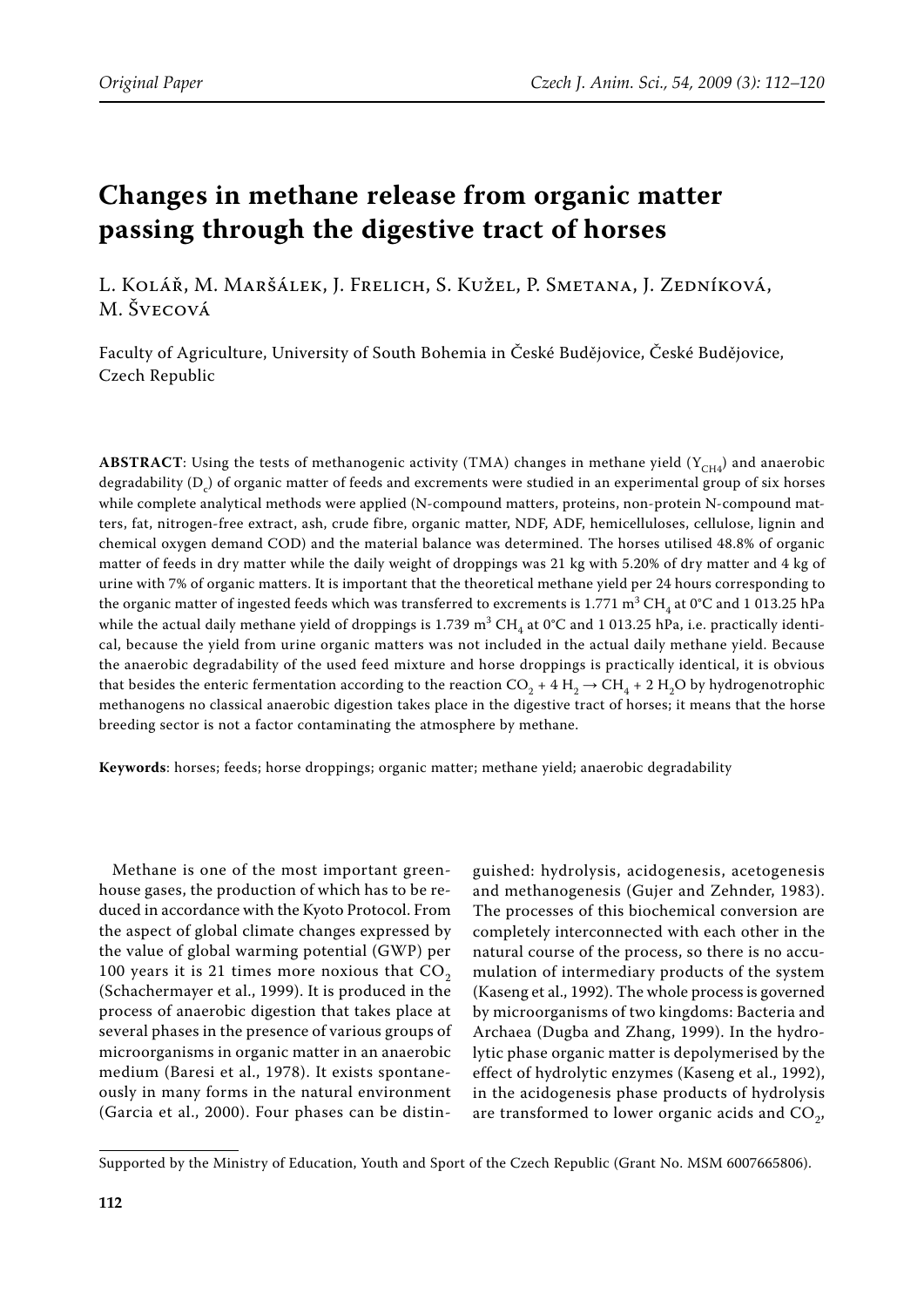$H<sub>2</sub>$  and lower alcohols (Kalyuzhnyi et al., 2000). It is the fastest reaction of anaerobic transformation (Schink, 1997). In the acetogenesis phase higher fatty acids are transformed to anions of acetic acid (partly also of formic acid),  $CO<sub>2</sub>$  and H<sub>2</sub> (Salminen et al., 2000). The methanogenesis phase is the production of methane from  $H<sub>2</sub>$ , CO<sub>2</sub> and anions of acetic acid, partly also from formates, methanol and methylamines (Hwang et al., 2001).

The main sources of methane in the natural environment are places of anaerobic degradation of organic matter. These are peat bogs (Juottonen et al., 2006), wetlands, rice fields (Penning and Conrad, 2007) and mud filled water recipients (Umemura et al., 2006), household solid waste dumping sites containing a biodegradable component (Farquhar and Rovers, 1973) and, in general, all dumps of organic waste. Ecologists consider animals, mainly ruminants (Gijzen, 1998), as an important source of  $CH<sub>4</sub>$  production. The hydrolysis of feed cellulose and hemicelluloses in their digestive tract results in the production of large amounts of  $H_2$  and  $CO<sub>2</sub>$ . But hydrogenotrophic methanogens in this medium contribute to a significant reduction in the volume of produced gases at a 1:5 ratio according to the equation:

$$
\rm CO_2 + 4~H_2 \rightarrow CH_4 + 2~H_2O
$$

If active oxygen penetrates into the digestive system, e.g. in the form of fresh green forage with still active photosynthetic processes, it may cause the intoxication of hydrogenotrophs or even fatal tympanites requiring a veterinary intervention. In normal conditions the above equation describes so called enteric fermentation, which substantially contributes to emissions of greenhouse gases. They are classified among anthropogenic emissions (Straka et al., 2003).

Research on the contamination of atmosphere by greenhouse gases produced by farm animals is aimed at the development of prediction models of  $CH<sub>4</sub>$  production which simulate dry matter intake (DMI), metabolisable energy intake, intake of neutral detergent fibre NDF and acid detergent fibre ADF, fats expressed as ether extract and lignin content in feed rations for cattle and dairy cows separately (Kamalak et al., 2005; Třináctý et al., 2005a,b; Ellis et al., 2007). Attention is paid to  $CH<sub>4</sub>$ production in different species of farm animals. Muenger and Kreuzer (2008) studied differences in the potential production of  $CH<sub>4</sub>$  in dairy breeds

Holstein, Jersey and Simmental. No breed differences were observed. Dong et al. (2006) measured methane production in pigs, Hegarty et al. (2007) measured it in breeding bulls, and Alcock and Hegarty (2006) in sheep.

Measurement accuracy is a problem when measuring the potential methane production because it is complicated by a different rate of the abovementioned enteric fermentation, specificity of the process of digestion of each individual and perhaps by the stress of animals caused by measurements in respiratory chambers with harnesses for the fixation of animals and apparatuses; the abovementioned authors reported that the methane production related to the unit of feed organic dry matter (DM) or of residual feed (RFI) and/or of NDF and ADF content was not stabilised but it varied slightly during experiments conducted in stationary conditions.

Many papers describe the determination of degradability of nutrients from feeds at different phenological stages in fresh and ensiled matter (Čerešňáková et al., 2005, 2007; Niwinska et al., 2005; Jančík et al., 2008). NDF degradability was studied by an *in sacco* method. The comparison of ruminal degradation of lucerne, clover and grasses showed the highest value in legumes (62.9–67.1%) and the lowest value in grasses (49.5–51.5%). Studying ruminal degradation by an *in sacco* method Jančík et al. (2008) reported the existence of a high correlation between digestible neutral detergent fibre (DNDF) and acid detergent lignin (ADL)  $(P < 0.05, r = -0.87)$ , which is a reliable parameter for an estimation of the content of indigestible neutral detergent fibre (INDF).

Kamalak et al. (2005) investigated the degradation of wheat straw, barley straw, lucerne and maize silage by *in vitro* and *in situ* methods in nylon bags with measurement of gas  $(CO<sub>2</sub>)$  production and description of the process kinetics.

Contrary to direct measurements of methane production in animals, the objective of our study was to determine changes in the methane yield  $Y_{CH4}$  of organic matter of inputs and outputs (feeds and excrements) by tests of methanogenic activity (TMA), to compare the measured values with the theoretical yield of methane  $Y_{CH4 m \, theor}$  per unit weight of the substrate of these organic matters and to find differences in the anaerobic degradability of feeds and horse droppings. Based on the results and material balance a conclusion will be drawn whether the organic matter markedly changed its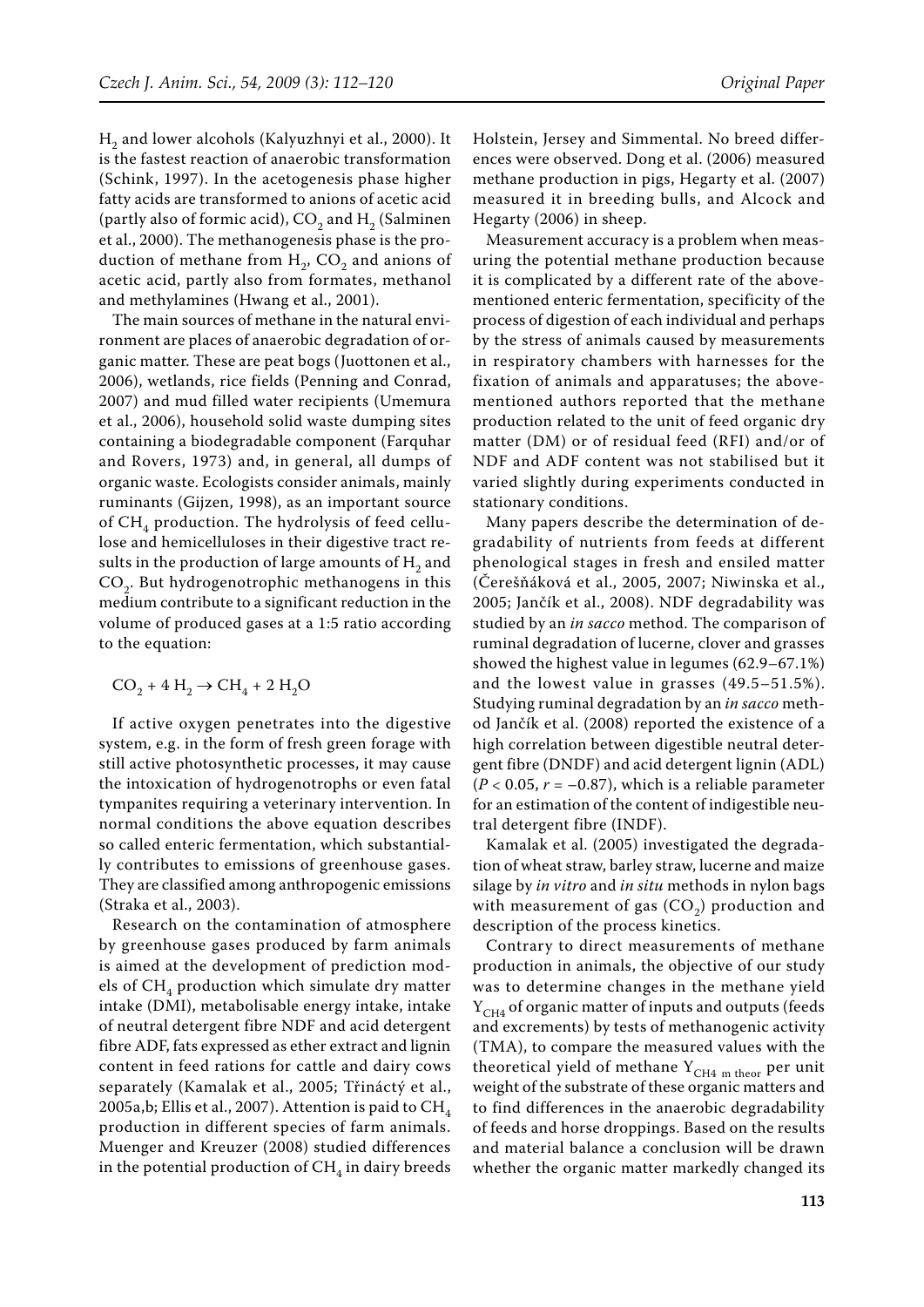methane yield after passage through the digestive tract of horses and changes in it.

## **MATERIAL AND METHODS**

An experiment was conducted with a group of six horses and it lasted for six days. In the first three days the animals were fed to adjust the feed ration in a preparatory phase, the own experiment with the collection of all horse droppings in fresh condition and their weighing lasted for another three days. Feeds were oats, hay and straw; hay was administered 3 times a day and oats twice a day. Table 1 shows the characteristics of the experimental group of horses, feed ration and weight of horse droppings.

Feed mixture of oats, hay and straw at a ratio 1:7.88:1.15 was administered at an amount 10.4 to 15.8 kg according to weight in accordance with the common norm.

NDF and ADF were determined in feeds and excrements (ADF contains lignin, cellulose and mineral fraction while NDF contains hemicelluloses in addition. The content of hemicelluloses is determined by subtraction of ADF from NDF, lignin content is determined from ADF before and after oxidation with  $KMnO<sub>4</sub>$ . After ashing the ADF residue in a muffle furnace, the weight of mineral fraction is determined by weighing the residue, after its subtraction from the ADF residue the content of cellulose in a sample is determined). The methodology was described by Van Soest (1963), and in our study we used the modification according to López et al. (1992), which is practically identical with Czech methodology of the Central Institute for Supervising and Testing in Agriculture. Current

routine analytical methods were used to determine water, N-matters (Kjeldahl), proteins (Barnstein), fat (hexane extraction in Soxhlet), ash (550°C), dry matter (105°C), crude fibre (Henneberg – Stohmann) and to calculate amides and nitrogen-free extract.

Chemical oxygen demand COD was determined in all tested materials (Sedláček, 1978), and based on it, theoretical yield of methane was calculated and expressed as the weight amount of methane per unit weight of substrate according to Straka et al. (2003).

$$
Y_{CH4\ m\ theor} = 0.25\ COD \qquad (g/g)
$$

Because the materials of feeds and excrements did not have a negligible amount of nitrogen and sulphur, the theoretical yield of methane was corrected by the subtraction of chemical demand of oxygen consumed for a reduction of nitrogen and sulphur according to the modified equation

$$
Y_{CH4\ m\ theor} = 0.25 (COD - N - S) \qquad (g/g)
$$
  
(CH<sub>4</sub>, substrate)

where:

- $N =$  oxygen equivalent of nitrate and nitrite nitrogen = 2.86  $(NO_2^{\prime} - N + NO_3^{\prime} - N)(g/g)$  $(O<sub>2</sub>, COD)$
- S = oxygen equivalent of sulphur =  $2(S_{\text{tot}})$  (g/g)  $(O<sub>2</sub>, COD)$

Determined coefficients are of empirical character. Straka et al. (2003) reported the details.

The substrate production of methane  $V_{CH4S}$ (the volume of produced methane  $(V_{CH4c})$  after subtraction of endogenous production of methane  $(V_{CH4e})$  by the inocula) was determined by an

| Name of the<br>horse | Weight<br>(kg) | <b>Breed</b> | Age<br>(year) | Load  | Weight of droppings (kg) |         |             |
|----------------------|----------------|--------------|---------------|-------|--------------------------|---------|-------------|
|                      |                |              |               |       | total                    | per day | 1 excrement |
| Nero                 | 650            | CT           | 9             | light | 64.70                    | 21.57   | 1.66        |
| Miss                 | 534            | CT           | 8             | light | 61.62                    | 20.54   | 1.19        |
| Calledon             | 634            | CT           | 7             | light | 69.82                    | 23.27   | 1.49        |
| Korrika              | 495            | A1/1         | 17            | light | 58.80                    | 19.60   | 1.18        |
| Coral                | 713            | CT           | 9             | light | 64.65                    | 21.55   | 1.80        |
| Labello              | 484            | A1/1         | 13            | light | 58.00                    | 19.33   | 1.07        |

Table 1. Characteristics of experimental group of horses, feed ration and weight of horse droppings

 $CT = Czech$  warm-blooded horse;  $A1/1 =$  English Thoroughbred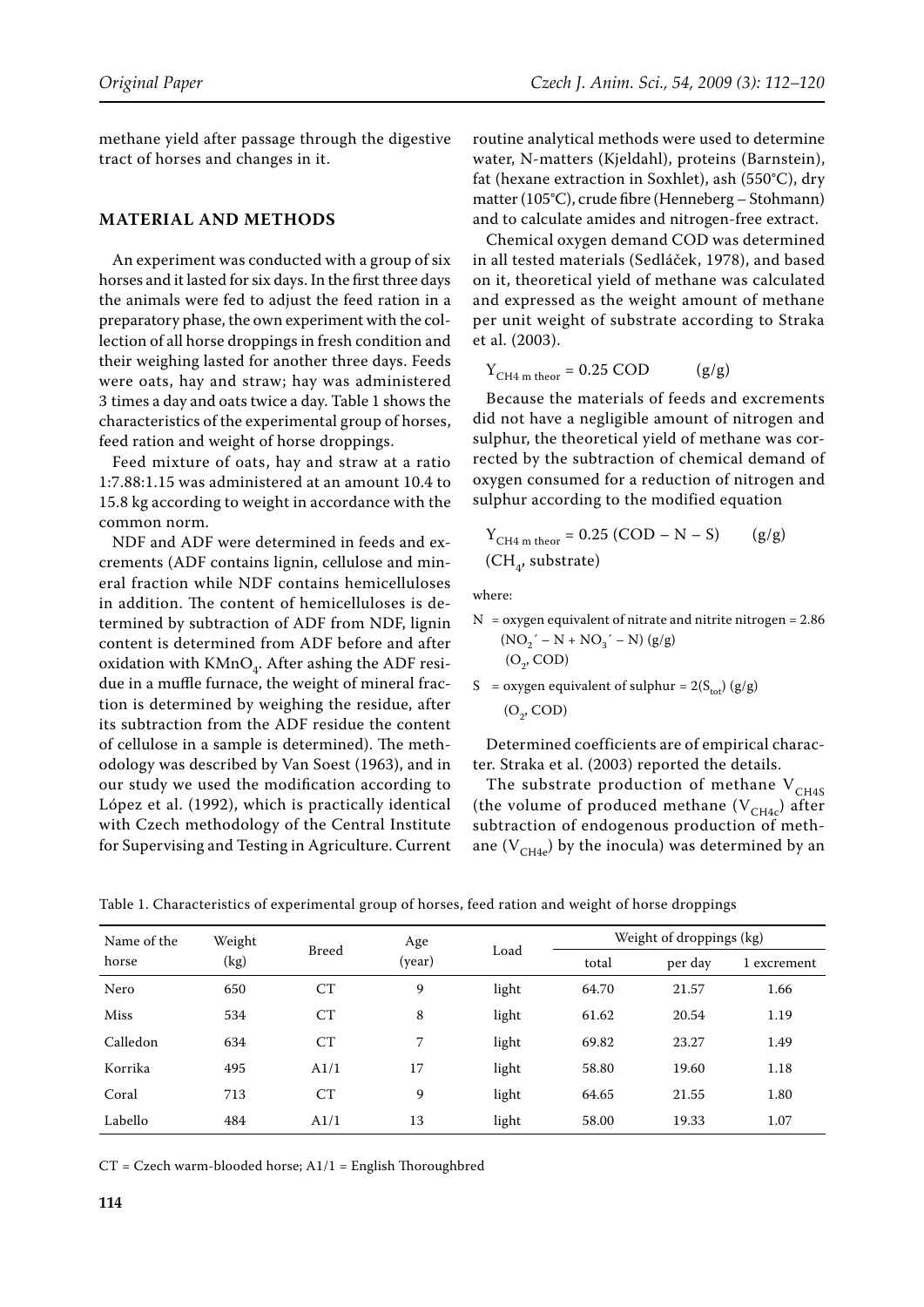Oxi Top Control Merck measuring system, with measuring heads with piezoelectric pressure sensors with infrared interface by means of which it is possible to communicate with the controller OC 100 or OC 110, which may administer up to 100 measuring heads. Documentation is done by the where:

ACHAT OC programme in connection with PC or TD 100 thermoprinter. Measuring heads will store up to 360 data records in their memory that may be graphically represented in the controller.

The calculation is based on this equation of state:

 $n = p \times V/RT$ 

where:

 $n =$  number of gas moles  $V =$  volume (ml) p = pressure (hPa)  $T =$  temperature ( $K$ )

 $R = gas constant 8.134 J/mol<sup>o</sup>K$ 

and the number of  $CO<sub>2</sub>$  and  $CH<sub>4</sub>$  moles in the gaseous phase of fermentation vessels is calculated:

$$
n_{CO2 g CH4} = (\Delta p \times Vg/RT) \times 10^{-4}
$$
  
 
$$
\Delta p = p_1 - p_0
$$

where:

 $p_0$  = initial pressure

Fermentation at 35°C and continuous agitation of vessels in a thermostat lasts for 60 days, the pressure range of measuring heads is 500–1 350 kPa and the time interval of measuring pressure changes is 4.5 min. Anaerobic fermentation is terminated by the injection of 1 ml of 19% HCl with a syringe through the rubber closure of the vessel to the substrate. As a result of acidification  $CO<sub>2</sub>$  is displaced from the liquid phase of the fermentation vessel. The process is terminated after 4 hours. The number of  $CO<sub>2</sub>$ moles is calculated from the liquid phase:

$$
n_{\text{CO21}} = ((\text{p}_2 \left(\text{V}_{\text{g}} - \text{V}_{\text{HCl}}) - \text{p}_1 \times \text{V}_{\text{g}})/\text{RT}\right) \times 10^{-4}
$$

The injection of 1 ml of 30% KOH into the rubber container in the second tube of the fermentation vessel follows. The sorption of  $CO<sub>2</sub>$  from the gaseous phase of the vessel is terminated after 24 hours and the total number of  $CO<sub>2</sub>$  moles in gaseous and liquid phases is calculated from a drop in the pressure in the vessel:

$$
\begin{array}{l} n_{\rm CO2\ l,\ CO2\ g} = ((p_3({\rm V}_g - {\rm V}_{\rm HCl} - {\rm V}_{\rm KOH}) - p_2({\rm V}_g - {\rm V}_{\rm HCl}))/{\rm RT}) \times 10^{-4} \end{array}
$$

 $\Delta p$  = difference in pressures (hPa)

 $V_g$  = the volume of the gas space of fermentation vessel  $(m<sub>l</sub>)$ 

 $p_1$  = gas pressure before HCl application (hPa)

 $p_2$  = gas pressure before KOH application (hPa)

 $p_3$  = gas pressure after KOH application (hPa)

 $R = gas constant = 8.134$  J/mol<sup>o</sup>K

T = absolute temperature =  $273.15 + X^{\circ}C$ 

 $V_{\text{HCl}}$  = the volume of added HCl (ml)

 $V_{KOH}$  = the volume of added KOH (ml)

Based on the results, it is easy to calculate the number of  $CO<sub>2</sub>$  moles in the gaseous phase and by subtraction from  $n_{CO2 \text{ g CH4}}$  the number of moles of produced methane:

 $n_{\text{CH4}} = (n_{\text{CO2 g CH4}} + n_{\text{CO2 l}}) - n_{\text{CO2 l CO2 g}}$ 

The total number of moles of the gases of transported carbon:

 $n_{\text{CO2 g CH4}} + n_{\text{CO21}} = n_{\text{total}}$ 

Baumann's solution  $A + B$  in deionised water of pH = 7.0 is used as a liquid medium (Süssmuth et al., 1999).

The standard addition of inoculum corresponds roughly to an amount of 0.3% by volume (aqueous sludge from the anaerobic tank of the fermenter). Instead of Baumann's solution it is possible to use a ready-made nutrient salt of the MERCK company for this system.

Work details were described in our papers published in the last years (Kolář et al., 2003, 2006), the operation of the Oxi Top Control measuring system was described in detail by Süssmuth et al. (1999).

Methane yield was calculated from the substrate production of methane  $V_{CH4S}$  by division by the initial amount of added substrate:

$$
Y_{CH4g} = \frac{(V_{CH4C} - V_{CH4e})}{S} = \frac{V_{CH4S}}{S}
$$
 (1/g)

where:

 $V_{CH4C}$  = methane yield of C-source

 $V_{CH4e}$  = methane yield of added inoculum

 $S =$  quantity of substrate at the beginning (g)

In addition, the anaerobic degradability of feeds and excrements was determined. The method of evaluation based on organic carbon was used for this purpose. Degradability is given by the equation: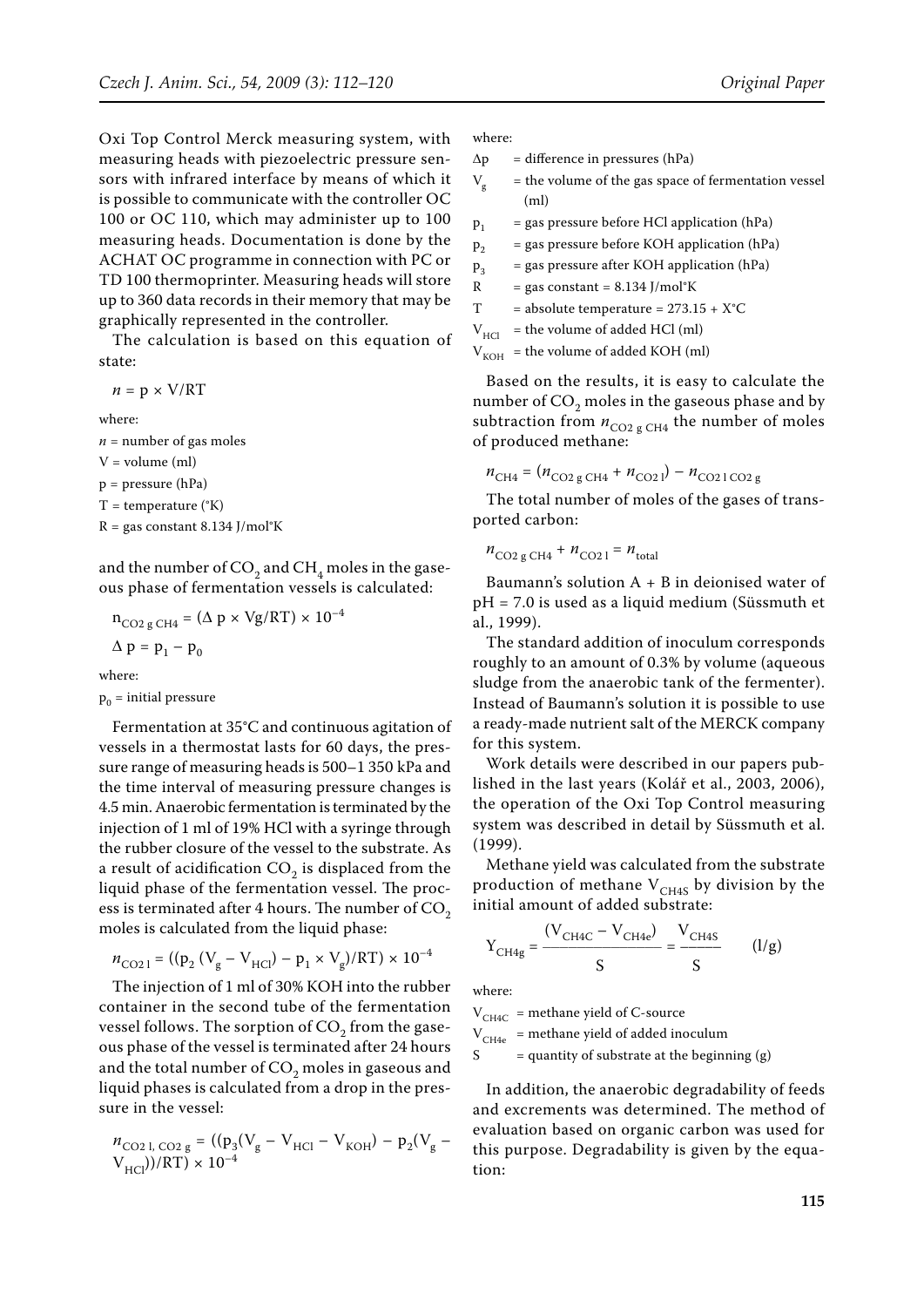$$
D_c = \frac{C_g}{C_s} \times 100 \tag{%}
$$

where:

 $C_g$  = the content of carbon in the gaseous phase at the end of the test of methanogenic activity and is calculated from this equation:

$$
C_g = \frac{12 \text{ p} \times V_{CH4S}}{RT}
$$

where:

 $p = pressure$ 

 $V_{CH4S}$  = substrate production of methane

 $R = gas constant$ 

 $T = temperature (°K)$ 

 $C<sub>s</sub>$  = the content of organic carbon of the substrate added at the beginning of the test

Lord's test and other methods suitable for fewelement sets and based on the range R of parallel determinations (Sachs, 1974) were used for the mathematical and statistical evaluation of analytical results including the computation of the interval of reliability.

The value of COD for the oxidation of organic matter more or less approximates the theoretical consumption of oxygen that is defined for a material containing carbon (a), hydrogen (b) and oxygen (c) in this way:

$$
TOD = \frac{(4a + b - 2c) \times 8}{M_r}
$$
 (g/g)

where:

 $M_r$  = relative molecular weight

TOD is a theoretical consumption of oxygen for oxidation of any organic matter, expressed by the quantity of oxygen in grams, necessary for total oxidation of 1 gram of organic matter according stoichiometry. The degree of chemical oxidation of organic matters COD is then compared with TOD.

| Table 2. The analysis of average samples of feeds and pre-dried droppings and their chemical oxygen demand COD |
|----------------------------------------------------------------------------------------------------------------|
| (g O <sub>2</sub> /g DM)                                                                                       |

|                                 | Oats  | Hay   | Straw | Feed mixture of oats,<br>hay and straw at a<br>ratio used for feeding | Droppings |
|---------------------------------|-------|-------|-------|-----------------------------------------------------------------------|-----------|
| Water (%)                       | 12.14 | 15.07 | 14.94 | 14.75                                                                 | 75.21     |
| N-matters (%)                   | 11.93 | 8.51  | 3.65  | 8.36                                                                  | 2.07      |
| Proteins (%)                    | 8.48  | 6.48  | 2.55  | 6.28                                                                  |           |
| Non-proteinaceous N-matters (%) | 3.45  | 2.03  | 1.10  | 2.07                                                                  |           |
| Sulphur (%)                     | 0.19  | 0.11  | 0.22  | 0.14                                                                  | 0.12      |
| Lipids (%)                      | 8.03  | 0.90  | 1.54  | 1.67                                                                  | 4.74      |
| Nitrogen-free extract (%)       | 53.75 | 39.32 | 31.06 | 39.94                                                                 | 3.23      |
| Ash (%)                         | 2.21  | 5.02  | 4.89  | 4.83                                                                  | 2.53      |
| Dry matter (%)                  | 87.86 | 84.93 | 85.06 | 85.23                                                                 | 24.79     |
| Fibre $(\%)$                    | 11.94 | 31.05 | 43.92 | 30.43                                                                 | 13.82     |
| Organic matter (in DM) (%)      | 97.49 | 89.23 | 90.73 | 90.20                                                                 | 92.94     |
| NDF(%)                          | 25.93 | 64.25 | 72.50 | 61.24                                                                 | 13.15     |
| $ADF$ $(\%)$                    | 9.05  | 32.51 | 48.87 | 31.81                                                                 | 9.02      |
| Hemicelluloses (%)              | 16.88 | 31.74 | 23.63 | 29.44                                                                 | 4.13      |
| Cellulose (%)                   | 6.10  | 23.45 | 36.66 | 23.04                                                                 | 7.82      |
| Lignin (%)                      | 0.74  | 3.91  | 7.32  | 3.93                                                                  | 1.20      |
| COD (g O <sub>2</sub> /g DM)    | 1.23  | 0.97  | 0.94  | 0.99                                                                  | 0.96      |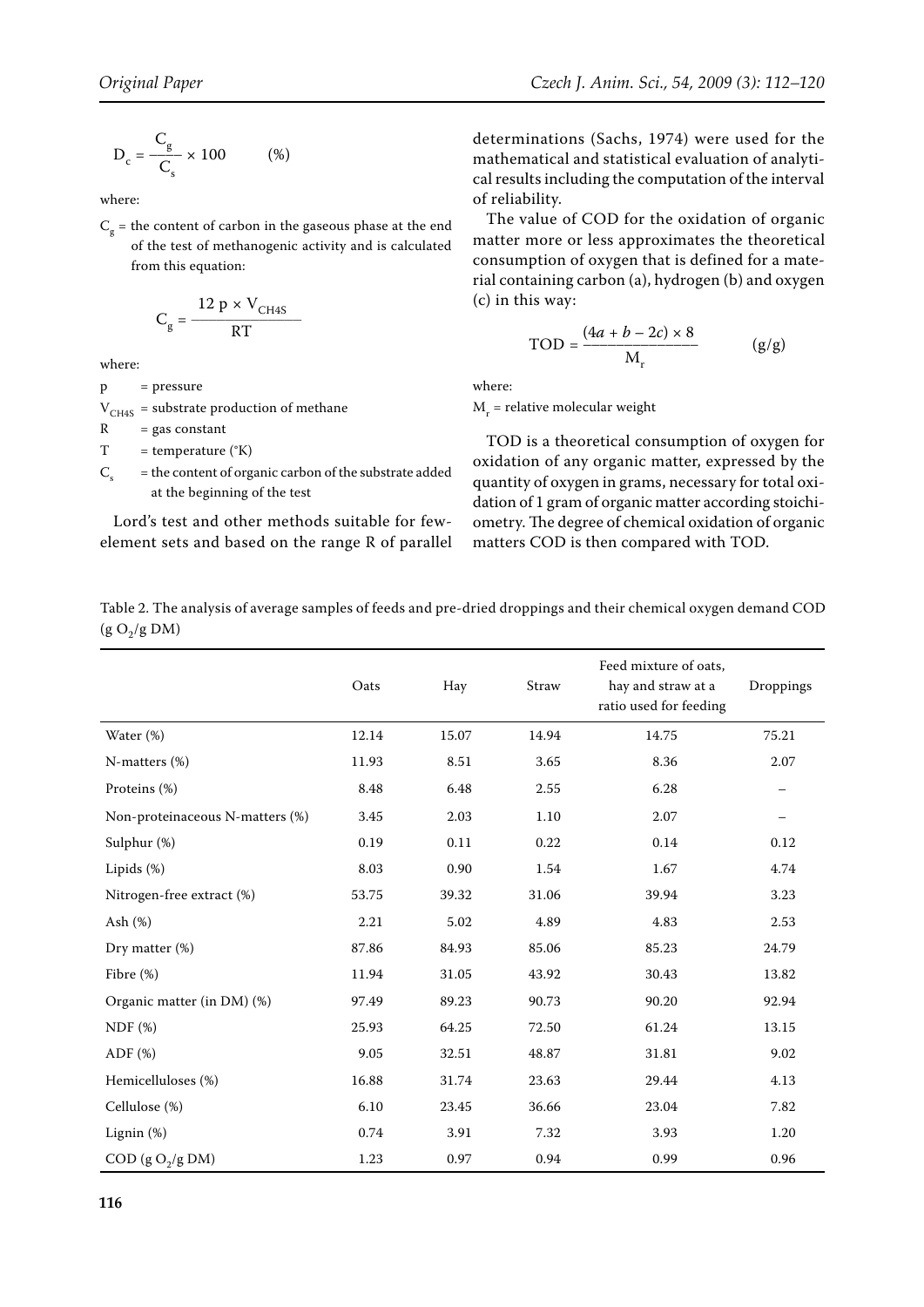Besides, in the course of two-hour boiling of dichromate with sulphuric acid and sample autocatalytic processes cause a substantial reduction of  $Cr<sup>VI</sup>$  to  $Cr<sup>III</sup>$ ; nevertheless, COD is practically always lower than TOD. It is explained by different kinetics of oxidation as the first-order reaction – the rate constant of oxidation fluctuates in the interval of up to three orders in different materials. All examined materials contain polysaccharides, fat and lignin as prevailing matter, and therefore COD is quite a satisfactory value to determine the theoretical yield of methane in this case. Because TOD of fats (2.92) is approximately 3.4 times higher than that of polysaccharides (0.85) (starches, hemicelluloses and cellulose), the content of fats in the sample obviously plays an important role in the value of COD. TOD of lignin is also relatively high (2.20) and markedly increases COD, but it is only weakly degradable in the process of anaerobic digestion, so it influences the methane yield in a negligible way. The empirical formula for the recalculation of COD to  $Y_{CH4 m \, theor}$  considers this fact.

## **RESULTS AND DISCUSSION**

The results in Table 2 document that the COD of horse droppings is surprisingly high and its value approximately corresponds to the COD of hay used for feeding and is slightly higher than the COD of feeding straw. So there is no difference in the theoretical methane yield of horse droppings and used feed (Table 3), and the real methane yield  $Y_{CH4g}$  of the feed mixture of oats, hay and straw at a ratio used for feeding is practically identical with the methane yield of horse droppings. Anaerobic degradability  $D_c$  of this mixture is slightly higher than anaerobic degradability of droppings but the difference (2.24%) is negligible.

Comparing the feeds and excrements, the two values of TMA, methane yield  $Y_{CH4g}$  and anaerobic degradability  $D_c$ , explicitly prove that no anaerobic digestion took place in the digestive tract of horses in this experiment, that methane is probably produced there only by a reduction in carbon dioxide by hydrogenotrophic methanogens and that horse droppings may be an ex-

|                                                                       | Oats                | Hay                 | Straw               | Feed mixture of oats, hay<br>and straw at a ratio used for<br>feeding 1:7.88:1.15 | Droppings           |
|-----------------------------------------------------------------------|---------------------|---------------------|---------------------|-----------------------------------------------------------------------------------|---------------------|
| Theoretical yield of methane<br>$Y_{CH4\ m\ theor}$ (g/g)             | 0.31                | 0.24                | 0.23                | 0.246                                                                             | 0.240               |
| Corrected theoretical yield<br>of methane $(g/g)$                     | $0.31 \pm 0.01$     | $0.24 \pm 0.02$     | $0.23 \pm 0.01$     | $0.24 \pm 0.02$                                                                   | $0.24 \pm 0.01$     |
| Substrate production<br>of methane $V_{CH4S}$ (l)                     | 0.22                | 0.63                | 0.60                | 0.586                                                                             | 0.700               |
| Methane yield $Y_{CH4g}$<br>(l/g)                                     | $0.48 \pm 0.05$     | $0.32 \pm 0.03$     | $0.29 \pm 0.02$     | $0.33 \pm 0.03$                                                                   | $0.36 \pm 0.04$     |
| C content in gaseous phase<br>at the end of TMA $C_g$ (g)             | 0.058               | 0.282               | 0.254               | 0.257                                                                             | 0.254               |
| Organic C content in substrate<br>at the beginning of TMA $C_{s}$ (g) | 0.203               | 0.851               | 0.835               | 0.785                                                                             | 0.842               |
| Anaerobic degradability<br>$D_c$ (%)                                  | $28.93 \pm$<br>1.52 | $33.17 \pm$<br>3.30 | $30.51 \pm$<br>3.00 | $32.48 \pm 2.93$                                                                  | $30.24 \pm$<br>2.68 |

Table 3. Results of the tests of methanogenic activity (TMA) of feeds and droppings in dry matter (Interval of reliability of the average for resultant values in relation to material balance was calculated for a significance level  $α = 0.05$ )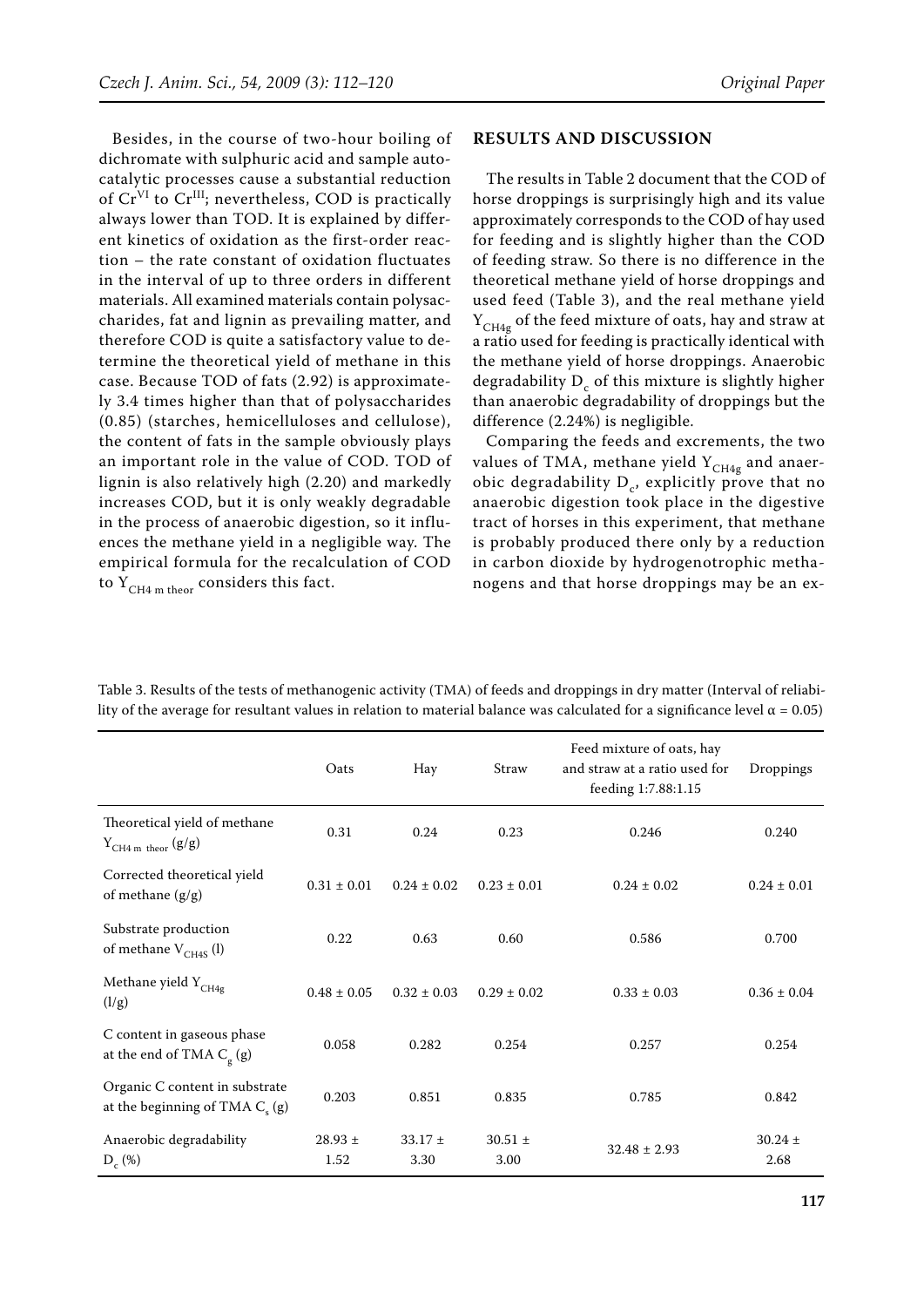| Feeds<br>(kg)                                                                                                             |       | Excrements                                                                                                                   | (kg) |  |
|---------------------------------------------------------------------------------------------------------------------------|-------|------------------------------------------------------------------------------------------------------------------------------|------|--|
| Daily feed intake (DFI)<br>13                                                                                             |       | daily weight of droppings (DWD)                                                                                              | 21   |  |
| Dry matter of DFI                                                                                                         | 11.07 | dry matter of DWD                                                                                                            | 5.20 |  |
| Organic matter in dry matter of DFI                                                                                       | 9.98  | organic matter in dry matter of DWD                                                                                          | 4.83 |  |
|                                                                                                                           |       | daily weight of urine (DWU)                                                                                                  | 4    |  |
|                                                                                                                           |       | organic matter in DWU at 7% of organic<br>matters                                                                            | 0.28 |  |
| Transfer from DFI to DWD and DWU                                                                                          |       |                                                                                                                              |      |  |
| Organic matter in dry matter of excrements (urine +<br>droppings) in % of organic matter of feed                          |       | $(4.83 + 0.28)/9.98 \times 100 = 51.2\%$                                                                                     |      |  |
| Chemical oxygen demand corresponding to transferred<br>organic matter in dry matter                                       |       | 5 058.7 g $O_2$                                                                                                              |      |  |
| Theoretical methane yield corresponding to organic<br>matter of DFI in dry matter that was transferred to excre-<br>ments |       | 1 264.7 g CH <sub>4</sub> i.e. 79 moles of CH <sub>4</sub> = 1.771 m <sup>3</sup> CH <sub>4</sub> at 0°C<br>and 1 013.25 hPa |      |  |
| Actual daily methane yield of droppings                                                                                   |       | 1.739 m <sup>3</sup> CH <sub>4</sub> at 0°C and 1 013.25 hPa                                                                 |      |  |

#### Table 4. Material balance of the experiment

cellent material not only as a fertiliser but also as a raw material for biogas production. It is to remind that this method of their use would markedly diminish the value of horse dung as valuable organic manure.

The above results are also confirmed by the value of the corrected theoretical yield of methane  $Y_{CH4\;m\;theor.\;corr.}$  which is practically identical in excrements and feeds at the used ratio (Table 3).

Finally, it is to explain why the values of theoretical methane yield and corrected values of theoretical methane yield in Table 3 are identical.

Because the content of total sulphur was 0.11% in feeding hay and twice higher in straw, and also the S content in droppings is low, the correction of theoretical methane yield would be indicated at the third decimal place. The correction for nitrate nitrogen would be identifiable at a further place. As the accuracy of COD determination allows to give results only with 2 decimal places, the corrected theoretical methane yield in Table 3 is identical to that before correction.

If TMA confirmed that methanogenesis in the digestive tract of horses (except for a  $CO<sub>2</sub>$  reduction by hydrogen to methane) was quite negligible, we want to accentuate for comparison that e.g. a mixture of pig slurry and sludge from waste water treatment plants lowers anaerobic degradability after anaerobic digestion in a fermenter during mesophilic digestion about 2× to 4×.

Lipids are known to be degraded to the greatest extent during anaerobic digestion while lignin degradation is the lowest even though we speak about cellulose fermentation. Table 2 documents that mainly the content of nitrogen-free extract dropped. Taking into account that NFE is composed of saccharides and easily hydrolysable saccharides that are used by animals for energy acquisition, it is not a surprise. But a minimum decrease in lipids was quite surprising; it proves again that the methanogenic process in the digestive tract of horse was hardly observable in this experiment.

Daily weight of droppings (DHS) in comparison with the daily weight of ingested feeds (DPK) is higher owing to different dry matter. If the organic matter is metabolised in animals, we would have to find a significant difference between the theoretical yield of methane, methane yield  $(Y_{CH4g})$  and anaerobic decomposability (Dc) of excrements and feeds.

The material balance in Table 4 confirms the above findings. The actual daily methane yield of horse droppings (without measuring the  $CH<sub>4</sub>$ yield in urine) is only slightly lower than the theoretical value, corresponding to the organic matter transferred from feeds to excrements. No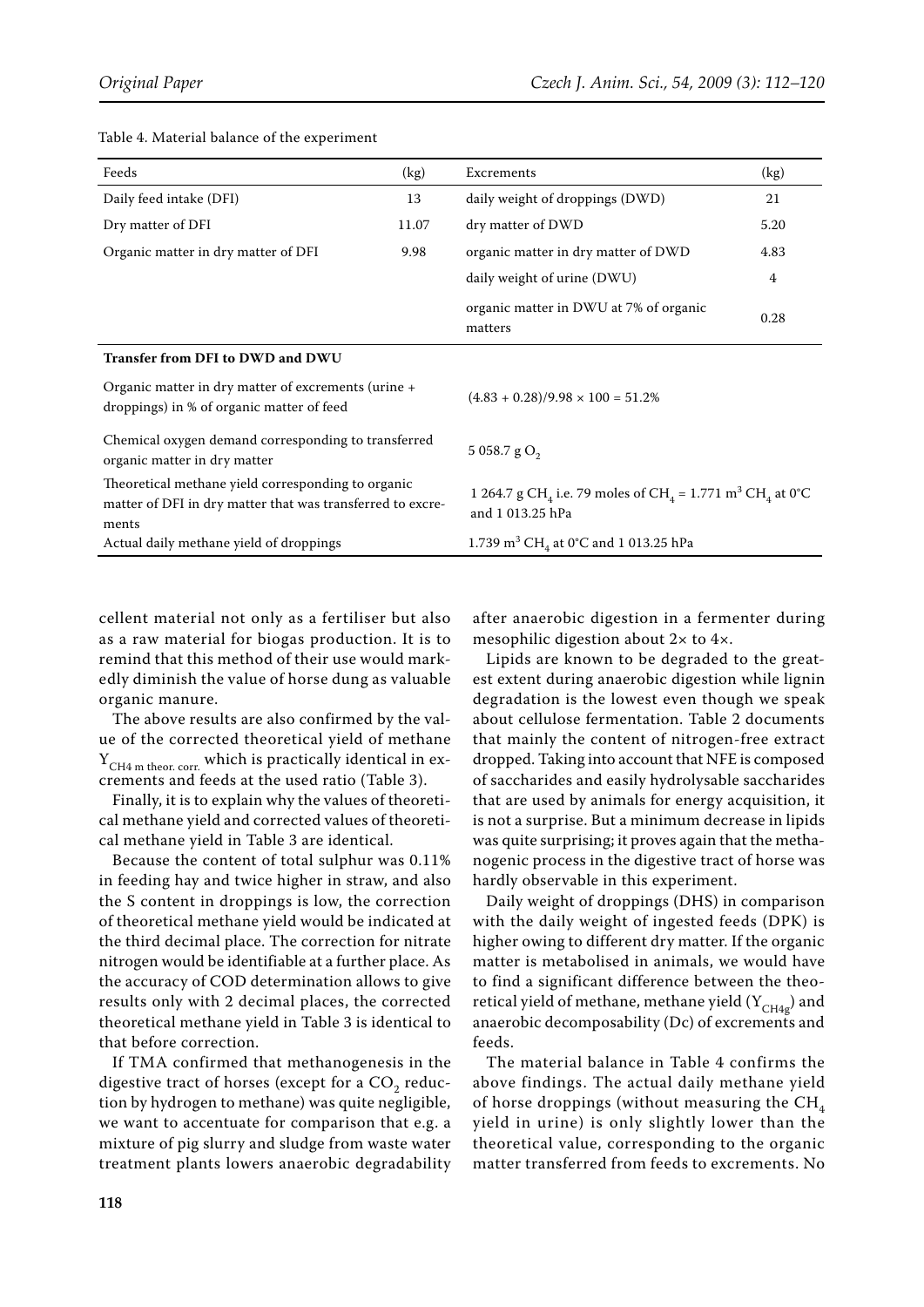anaerobic digestion of this matter practically took place.

It is to conclude that the horse breeding sector is not among factors contaminating the atmosphere by methane. It is also confirmed by the high anaerobic degradability of horse droppings which differs by 2% only from the initial organic matter of feed mixture, which can be considered as a small experimental error.

## **REFERENCES**

- Alcock D., Hegarty R.S. (2006): Effect of pasture improvement on productivity gross margin and methane emissions of a grazing sheep enterprise. Greenhouse Gases and Animal Agriculture. International Congress Series, 1293, 103–106.
- Baresi L., Mah R., Ward D., Kaplan I. (1978): Methanogenesis from acetate: Enrichment studies. Applied and Environmental Microbiology, 36, 186–197.
- Čerešňáková Z., Fľak P., Poláčiková M., Chrenková M. (2005): *In sacco* NDF degradability and mineral release from selected forages in the rumen. Czech Journal of Animal Science, 50, 320–328.
- Čerešňáková Z., Fľak P., Poláčiková M., Chrenková M. (2007): *In sacco* macromineral release from selected forages. Czech Journal of Animal Science, 52, 175–182.
- Dong H., Zhu Z., Tao X., Shang B., Kang G., Shi Y. (2006): Measurement and analysis of methane concentration and flux emitted from finishing pig house. Nongye Geoncheng Xuebao, 22, 123–128.
- Dugba P.N., Zhang R. (1999): Treatment of dairy wastewater with two-stage anaerobic sequencing batch reactor systems-thermophilic versus mesophilic operations. Bioresource Technology, 68, 225–233.
- Ellis J.L., Kebreab E., Odongo N., McBride B.W., Okine E.K., France J. (2007): Prediction of methane production from dairy and beef cattle. Canadian Journal of Dairy Science, 90, 3456–3467.
- Farquhar G.J., Rovers F.A. (1973): Gas production during refuse decomposition. Water, Air and Soil Pollution, 2, 483–495.
- Garcia J.L., Patel B.K.C., Ollivier B. (2000): Taxonomic, phytogenetic and ecological diversity of methanogenic Archaea. Anaerobe, 6, 205–226.
- Gijzen H.J. (1998): Anaerobic Digestion of Cellulosic Waste by a Rumen-Derived Process. Dissertation Univ. Nijmegen Dept. Microbiol Nijmegen, Netherlands.

Gujer W., Zehnder A.J.B. (1983): Conversion processes in anaerobic digestion. Water Science and Technology, 15, 127–167.

- Hegarty R.S., Goopy J.P., Herd R.M., McCorkell B. (2007): Cattle selected for lower residual feed intake have reduced daily methane production. Journal of Animal Science, 85, 1479–1486.
- Hwang S., Lee Y., Yang K. (2001): Maximisation of acetic acid production in partial acidogenesis of swine wastewater. Biotechnology and Bioengineering, 75, 521–529.
- Jančík F., Homolka P., Čermák B., Lád F. (2008): Determination of indigestible neutral detergent fibre contents of grasses and its prediction from chemical composition. Czech Journal of Animal Science, 53, 128–135.
- Juottonen H., Galand P., Yrjala K. (2006): Detection of methanogenic Archaea in peat. Research in Microbiology, 157, 914–921.
- Kamalak A., Canbolat O., Gurbuz Y., Ozay O. (2005): Comparison of *in vitro* gas production technique with in situ nylon bag technique to estimate dry matter degradation. Czech Journal of Animal Science, 50, 60–67.
- Kalyuzhnyi S., Veeken A., Hamelers B. (2000): Two-particle model of anaerobic solid-state fermentation. Water Science Technology, 41, 43–50.
- Kaseng K., Ibrahim K., Pancerselvam S.V., Hassan R.S. (1992): Extracellular enzymes and acidogen profiles of a laboratory-scale two-phase anaerobic digestion system. Proceeding Biochemistry, 27, 43–47.
- Kolář L., Klimeš F., Ledvina R., Kužel S. (2003): A method to determine mineralization kinetics of a decomposable part of soil organic matter in the soil. Plant, Soil and Environment, 49, 8–11.
- Kolář L., Ledvina R., Kužel S., Klimeš F., Štindl P. (2006): Soil organic matter and its Stability in aerobic and anaerobic Conditions. Soil Water Research, 1, 57–64.
- López F., Rodríquez G., Kass M. (1992): Manual de métodos rutinarios. Laboratorio de nutrición animal. CATIE, Turrialba, Costa Rica, 52 pp.
- Muenger A., Kreuzer M. (2008): Absence of persistent methane emission differences in three breeds of dairy cows. Australian Journal of Experimental Agriculture, 48, 77–82.
- Niwinska B., Strzetelski J.A., Kowalczyk J., Borowiec F., Domański P. (2005): The effect of phenological stage and season on nutritive value, chemical composition and nutrient digestibility of lucerne (*Medicago sativa* L.) green forage in the alimentary tract of cattle. Czech Journal of Animal Science, 50, 511–518.
- Penning H., Conrad R. (2007): Quantification of carbon flow from stable isotope fractionation in rice field soils with different organic matter content. Organic Geochemistry, 38, 2058–2069.